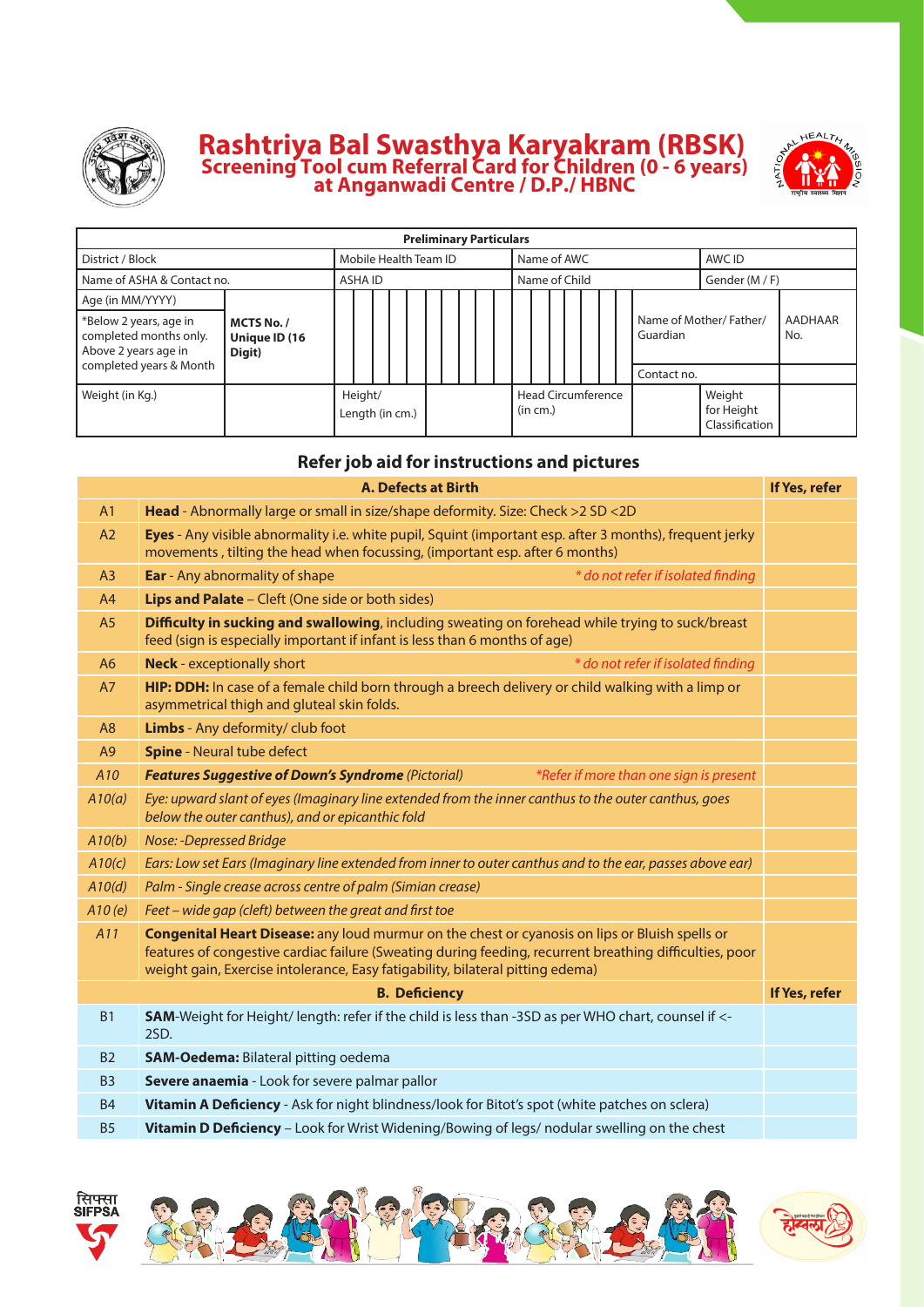|                  | <b>C. Diseases</b>                                                                                                                                                                                                                                   |         | If Yes, refer |
|------------------|------------------------------------------------------------------------------------------------------------------------------------------------------------------------------------------------------------------------------------------------------|---------|---------------|
| C1               | <b>Convulsive Disorders</b> - Ask mother if child ever had spells of unconsciousness and fits include                                                                                                                                                |         |               |
|                  | momentary blackouts or momentary loss of contact with real world with or without history of<br>sudden falls or sudden jerky contractions.                                                                                                            |         |               |
| C <sub>2</sub>   | Otitis Media -Did child have more than 3 episode of ear discharge in last 1 year/Look for active<br>discharge from ear                                                                                                                               |         |               |
| C <sub>3</sub>   | Dental Condition - Look for white/ brown areas, cavitations, Swollen/bleeding/red gums                                                                                                                                                               |         |               |
| C4               | Skin Condition - Does the child have itching on skin (especially at night)/ Look for round or oval<br>scaly patches/ pustules in finger webs. Any other lesion on the skin.                                                                          |         |               |
|                  | <b>D. Developmental Delays</b>                                                                                                                                                                                                                       |         |               |
|                  | For infants over 2 months but less than 4 months, Look and ask                                                                                                                                                                                       |         | If No, Refer  |
| D <sub>1.1</sub> | Does the child move both arms and both legs freely & equally when awake or when excited?                                                                                                                                                             | (GM)    |               |
| D <sub>1.2</sub> | Does the child raise his or her head momentarily when lying face down?                                                                                                                                                                               | (GM)    |               |
| D <sub>1.3</sub> | Does the child keep his hands open and relaxed most of the time? (By 3 months)                                                                                                                                                                       | (FM)    |               |
| D1.4             | Does the child respond to your voice or startles with loud sounds or becomes alert to new sound<br>by quietening or smiling?                                                                                                                         | (H)     |               |
| D <sub>1.5</sub> | Does the child coos or able to vocalize other than crying ? like "ooh", "ng"                                                                                                                                                                         | (S)     |               |
| D <sub>1.6</sub> | Does the child make eye contact? (Focus their eyes on the eyes of a care giver)                                                                                                                                                                      | (V)     |               |
| D <sub>1.7</sub> | Does the child give a social smile? (Reciprocal, responds to mothers expression or smile i.e smile<br>back at you)                                                                                                                                   | (S)     |               |
| D1.8             | Does the child suck and swallow well during feeding i.e. without any choking?                                                                                                                                                                        | (Sp)    |               |
|                  | For infants over 4 months but less than 6 months of age Look and ask                                                                                                                                                                                 |         | If No, Refer  |
| D <sub>2.1</sub> | Does the child hold head erect in sitting position without bobbing i.e. hold her head straight? (while<br>sitting with support, head is held steadily) Refer if head flops or falls back on any one side when<br>child is pulled to sitting position | (GM)    |               |
| D <sub>2.2</sub> | Does the child reaches out for an object persistently? (should use either hands but refer if<br>preference for one hand only) Observe that grasp of the object is in the ulnar side of palm and there<br>is lack of thumb involvement                | (FM)    |               |
| D <sub>2.3</sub> | Does the child respond to mother's speech by looking directly at her face?                                                                                                                                                                           | (H)     |               |
| D <sub>2.4</sub> | Does the child laugh aloud or make squealing sounds?                                                                                                                                                                                                 | (Sp)    |               |
| D <sub>2.5</sub> | Does the child follow an object with his or her eyes? (without any visible squint)                                                                                                                                                                   | (V)     |               |
| D <sub>2.6</sub> | Does the child sucks on hands?                                                                                                                                                                                                                       | (C)     |               |
|                  | For infants over 6 months but less than 9 months of age Look and ask                                                                                                                                                                                 |         | If No, Refer  |
| D3.1             | Does the child roll over or turn over in either direction?                                                                                                                                                                                           | (GM)    |               |
| D3.2             | Does the child grasps a small object by using his whole hand ? (secures it in the centre of the palm)                                                                                                                                                | (FM)    |               |
| D3.3             | Does the child locate source of sound? i.e. turns his head or eyes if you whisper from behind?                                                                                                                                                       | (H)     |               |
| D3.4             | Does the child utter consonant sounds like "p" "b" "m"?                                                                                                                                                                                              | (Sp)    |               |
| D3.5             | Does your baby watch TV or any toy without tilting his /her head ?                                                                                                                                                                                   | (V)     |               |
| D3.6             | Does the child raises hands to be picked up by parents?                                                                                                                                                                                              | (S)     |               |
| D3.7             | Does the child look for a spoon or toy that has dropped?                                                                                                                                                                                             | $(C+V)$ |               |
|                  | For children over 9 months and less than 12 months of age                                                                                                                                                                                            |         | If No, Refer  |
| D4.1             | Does the child sit without any support?                                                                                                                                                                                                              | (GM)    |               |
| D4.2             | Does the child transfer object from hand to hand?                                                                                                                                                                                                    | (FM)    |               |
| D4.3             | Does the child respond to his or her name?                                                                                                                                                                                                           | (H & C) |               |
| D4.4             | Does the child babble example- "ba", "ba", "da", "da", "ma", "ma"?                                                                                                                                                                                   | (Sp)    |               |
| D4.5             | Does the child avoid bumping into objects while moving?                                                                                                                                                                                              | (V)     |               |
| D4.6             | Does the child enjoy playing hide-and-seek (peek-a-boo)?                                                                                                                                                                                             | (S)     |               |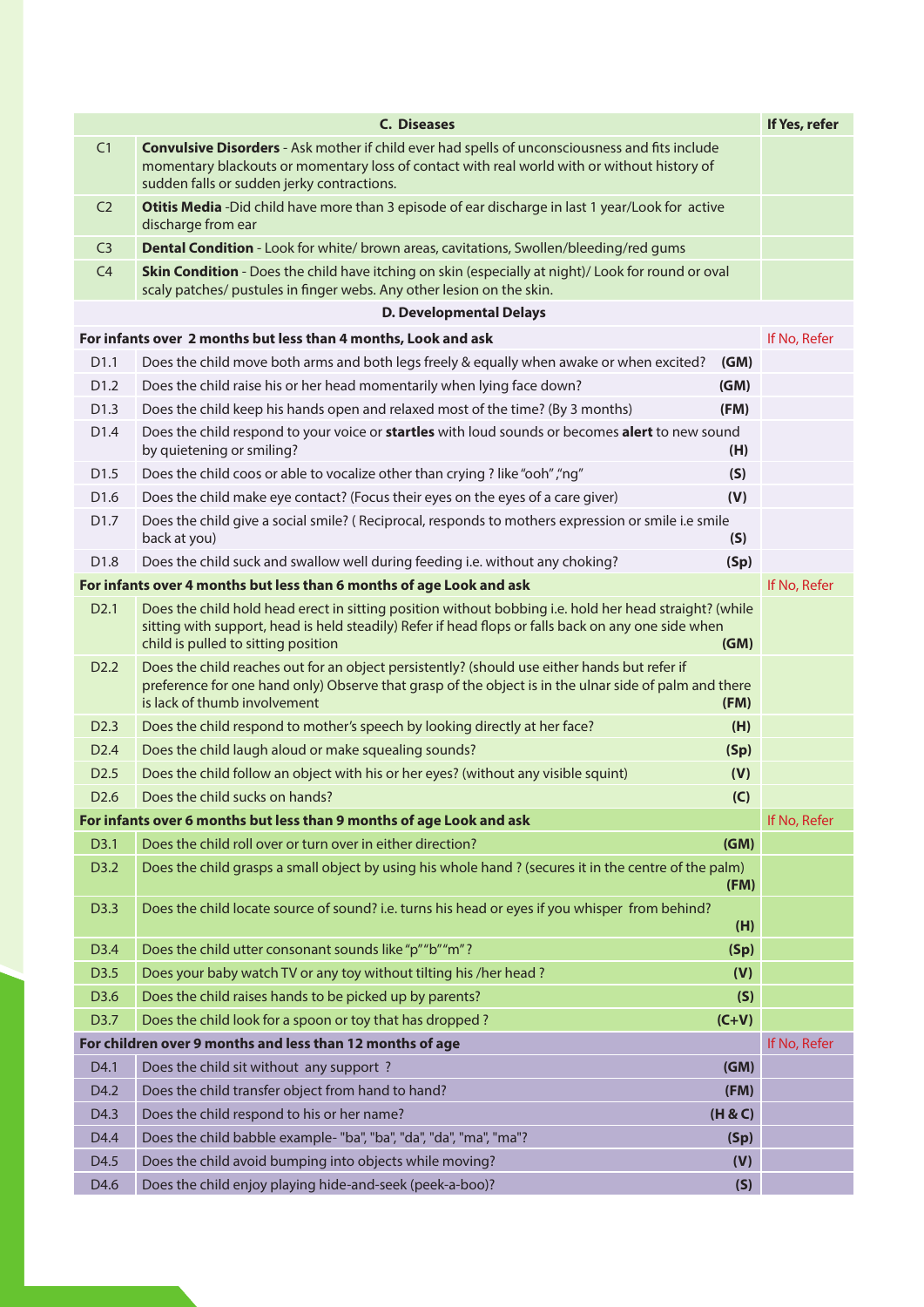|                     | For children over 12 months but less than 15 months of age                                                                                                                                 | If No, Refer                    |
|---------------------|--------------------------------------------------------------------------------------------------------------------------------------------------------------------------------------------|---------------------------------|
| D <sub>5.1</sub>    | (GM)<br>Does the child crawl on hands and knees?                                                                                                                                           |                                 |
| D <sub>5.2</sub>    | Does the child pickup small object using thumb and index finger like peas, raisins (kismis)?<br>(FM)                                                                                       |                                 |
| D <sub>5.3</sub>    | Does the child stops activity in response to "NO"?<br>(H & C)                                                                                                                              |                                 |
| D5.4                | Does the child say one meaningful word clearly like mama, dada?<br>(Sp)                                                                                                                    |                                 |
| D <sub>5.5</sub>    | Does the child imitate action like bye-bye/clap/kiss? (wave good bye or greet you)<br>(S)                                                                                                  |                                 |
| D5.6                | Does the child cry when a stranger picks him up? Differentiates familiar faces from strangers (S & C)                                                                                      |                                 |
| D <sub>5.7</sub>    | Does the child search for completely hidden objects?<br>(C)                                                                                                                                |                                 |
|                     | For children over 15 months but less than 18 months of age                                                                                                                                 | If No, Refer                    |
| D6.1                | Does the child walk alone?<br>(GM)                                                                                                                                                         |                                 |
| D <sub>6.2</sub>    | Does the child play by putting small things or objects into a container ? (cup or katori)<br>(FM)                                                                                          |                                 |
| D6.3                | Does the child make gesture on verbal request like pointing to objects? (Pointing with Index finger<br>when asked "Where is the bottle"<br>(FM)                                            |                                 |
| D <sub>6.4</sub>    | Does the child follow simple one step direction as for eg "Sit down"?<br>(H & C)                                                                                                           |                                 |
| D <sub>6.5</sub>    | Does the child say at least two words other than mama or dada like dog, cat, ball even if it is not<br>clear?<br>(Sp)                                                                      |                                 |
| D6.6                | Does the child manipulate or explore a toy with his /her fingers like poking or pulling the toy?<br>(C)                                                                                    |                                 |
|                     | For children over 18 months but less than 24 months of age                                                                                                                                 | If No, Refer                    |
| D7.1                | Does the child walk steadily even while pulling a toy?<br>(GM)                                                                                                                             |                                 |
| D7.2                | Does the child scribble spontaneously?<br>(FM)                                                                                                                                             |                                 |
| D7.3                | Does the child say atleast five words consistently even if not clear?<br>(Sp)                                                                                                              |                                 |
| D7.4                | Does the child imitate house hold tasks? (try to copy domestic chores like sweeping, washing<br>clothes)<br>(C)                                                                            |                                 |
| D7.5                | Does the child point to 2 or more body parts? (eg show me your nose, child points to nose by using<br>one finger)<br>(H & C)                                                               |                                 |
|                     | For children over 24 months and less than 30 months of age                                                                                                                                 | If No, Refer                    |
| D8.1                | (GM)<br>Does the child climb upstairs and downstairs?                                                                                                                                      |                                 |
| D8.2                | Does the child feed self either with hand or spoon?<br>(FM)                                                                                                                                |                                 |
| D8.3                | Does the child join 2 words together like mama-milk, car-go? (2 word phrases)<br>(Sp)                                                                                                      |                                 |
| D8.4                | Does the child play along with other children?<br>(S)                                                                                                                                      |                                 |
| D8.5                | Does the child enjoy simple pretend play like feeding a doll?<br>(C)                                                                                                                       |                                 |
| D9.1                | Any Neuro-motor abnormality (Refer to picture in Job Aid)                                                                                                                                  | If Y, Refer                     |
|                     | <b>Autism Specific Questionnaire: (15-24 months)</b>                                                                                                                                       | Answer Y/N<br><b>Discretely</b> |
| 15-18 months        |                                                                                                                                                                                            |                                 |
| D <sub>10.1.1</sub> | Does your child look in your eyes for more than a second or two (poor eye contact)?<br>(If N Refer)                                                                                        |                                 |
| D <sub>10.1.2</sub> | Does your child ever use his/her index finger to point to ask for something?<br>(If N Refer)                                                                                               |                                 |
| D <sub>10.1.3</sub> | Have you ever wondered that your child is deaf or is not responding to his/her name when you call<br>(not communicating even through gestures)?<br>(If Y refer)                            |                                 |
| 18-24 months        |                                                                                                                                                                                            |                                 |
| D <sub>10.2.1</sub> | Does your child take an interest in other children or play with other children?<br>(If N Refer)                                                                                            |                                 |
| D <sub>10.2.2</sub> | Does your child make unusual finger movement/repetitive hand and body movements like finger<br>wriggling /flapping/spinning/jumping (repeated purposeless motor activity)?<br>(If Y refer) |                                 |
| D <sub>10.2.3</sub> | Does your child ever pretend play (talk on phone/take care of dolls)?<br>(If N Refer)                                                                                                      |                                 |